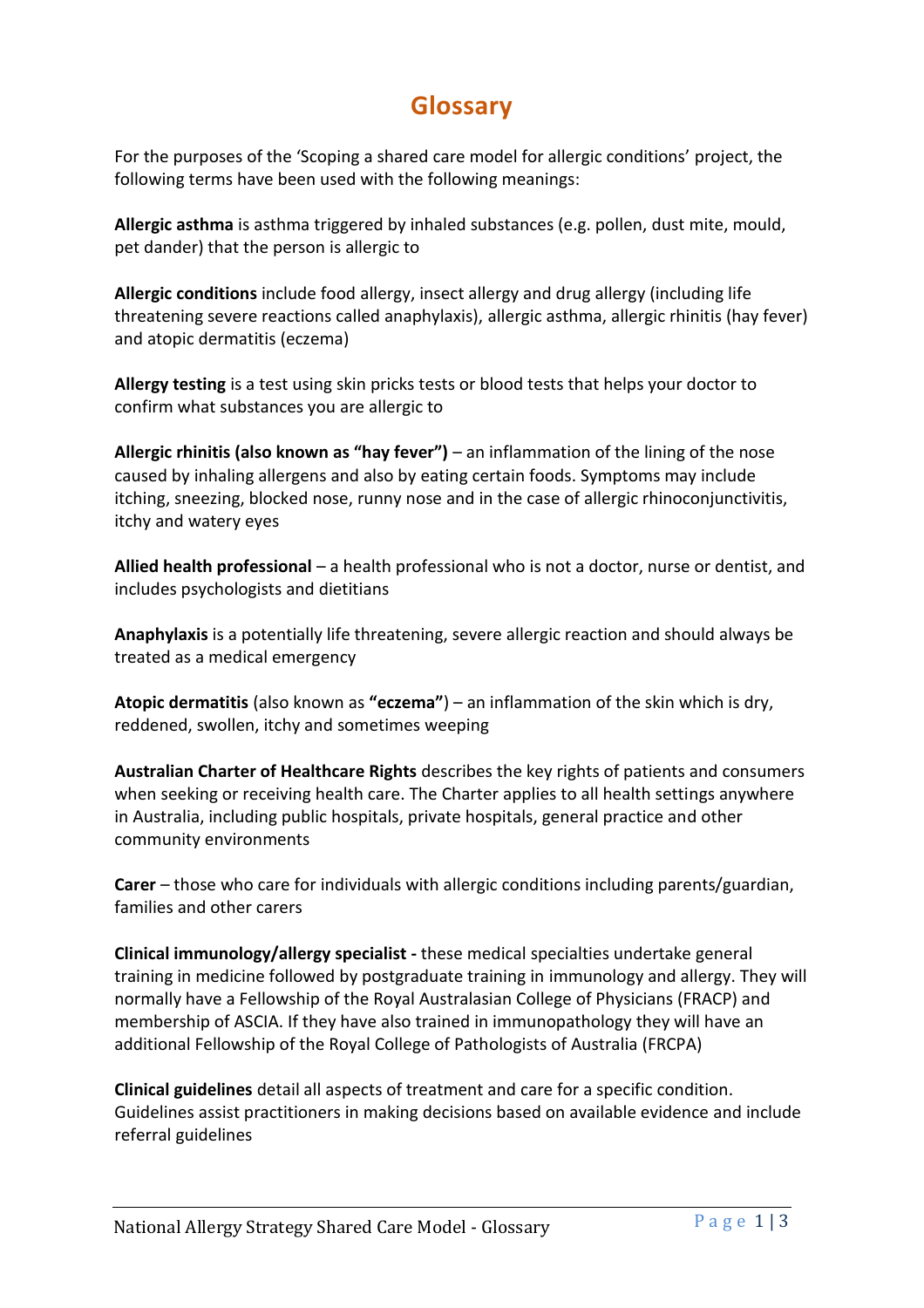**Consumer** – people who are not currently accessing care for their allergic disease, but may do so in the future

**Dermatologist** – specialises in diagnosing, treating and preventing skin conditions

**Drug allergy** – Allergic reactions to pain killers, arthritis tablets and antibiotics are the most common drug allergies. Allergic reactions have also been described to herbal medicines.

**Eczema** – used interchangeably with atopic dermatitis (see **Atopic dermatitis**)

**Food allergy –** an adverse reaction to foods (e.g. peanuts, tree nuts, fish, shellfish, egg, soy, wheat, sesame and cow's milk) that involves the immune system

**Food allergen challenge** – a supervised food allergen challenge is a procedure where small and increasing amounts of a particular food are fed to a person while under medical supervision

**Health care administrator** – also know as health services managers and health care managers, direct the operation of hospitals, health systems and other types of organisations. Unlike health professionals, health administrators or managers do not deal directly with patients on a day-to-day basis

**HealthPathways –** a web-based information portal supporting primary care clinicians with relevant and evidence-based information on the assessment and management of common clinical conditions including referral guidance

**Hay fever** - used interchangeably with allergic rhinitis (see **Allergic rhinitis**)

**Health care professional** – includes medical professionals and allied health professionals. Most types of health professionals must be registered with the Australian Health Practitioner Registration Agency

**Model of care** broadly defines the way health services are delivered. It outlines best practice care and services for a person, population group or patient cohort as they progress through the stages of a condition, injury or event

**My Health Record** is an online summary of your key health information. Health care providers involved in a patients care can access health information such as allergies, medicines they are taking, medical conditions and test results.

**Paediatrician** – a doctor who provides specialist medical care to infants, children and adolescents.

**Patients** – people who are currently accessing care for their allergic disease

**Patient centered or person centered care** - care that is respectful of and responsive to individual patient preferences, needs and values, and ensures that patient values guide all clinical decisions and supports self management